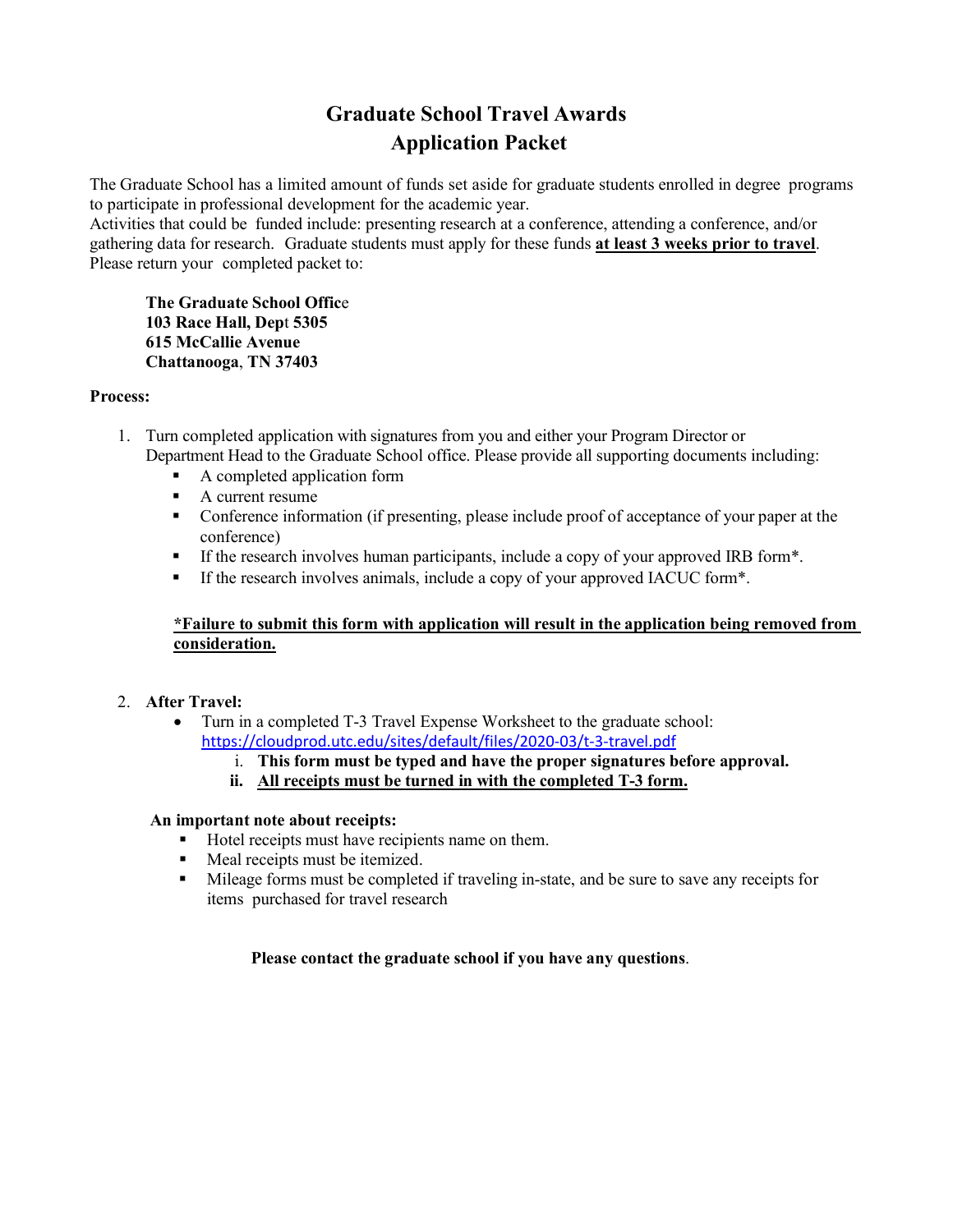#### Travel Award Selection Criteria

The Travel Awards are intended to assist graduate students and help defray the cost of travel for educational and professional advancement. When a graduate student from the University of Tennessee at Chattanooga is invited to present their research at a professional conference, it is an outstanding opportunity for the student's advancement as well as reflecting positively on the prestige of the graduate programs at UTC. Data collection for the purposes of research can be quite costly. Attendance at professional conferences can provide opportunities for networking and career advancement.

The Travel Award should not be depended on to provide 100% of the funding required to attend an event. The applicant should understand they will not receive all the funding necessary to travel and should make financial plans accordingly. Funding is limited and will be disbursed as determined by the Graduate School.

It is with these situations in mind that the Graduate School has the following criteria for the Travel Award.

#### **Consideration for awards will be made with the following priorities:**

- 1. First priority goes to students presenting original research at a professional conference.
- 2. Second priority goes to students traveling to obtain data for original research purposes.
- 3. Third priority goes to students wishing to attend a conference.

#### **The following guidelines apply:**

- 1. The maximum award given will be \$500 for presentations and data acquisition, while students that only attend a conference will receive, at most, \$250. This does not mean that a student will automatically receive the maximum award.
- 2. Only graduate students currently enrolled in a graduate degree program at UTC can apply for a travel award.
- 3. In the case where a student is a coauthor with another student (from different institution) or a professor, only the UTC student author may seek travel reimbursement through these funds.
- 4. In the case of multiple student authors, overall awards will be reduced to reflect cost sharing.
- 5. **Please remember to include a statement on how you feel you benefited from the experience with the reimbursement forms.**
- 6. **Receipts must be turned in with the T-3 before reimbursement can be made.**
- 7. We cannot reimburse amounts that exceed the University's set per diem rates. The rates and the travel forms and policies may be found here:

<https://www.utc.edu/finance-and-administration/accounting-services/travel-forms>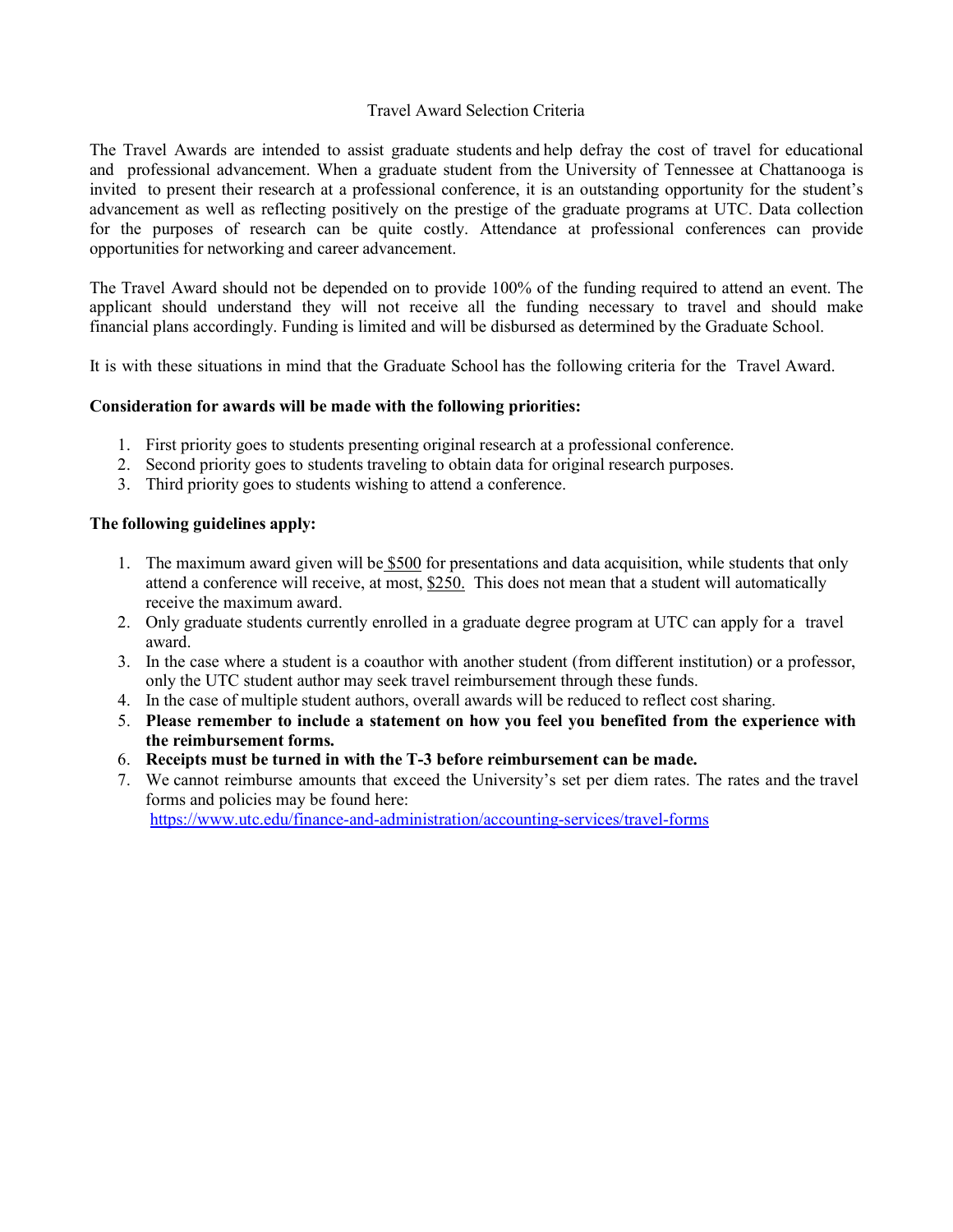# **Application**

| Phone: (daytime) (daytime) (nighttime)                                                 |                            |                                        |                                                                                                                                                                                                                                                                                                                                                    |
|----------------------------------------------------------------------------------------|----------------------------|----------------------------------------|----------------------------------------------------------------------------------------------------------------------------------------------------------------------------------------------------------------------------------------------------------------------------------------------------------------------------------------------------|
|                                                                                        |                            |                                        |                                                                                                                                                                                                                                                                                                                                                    |
|                                                                                        |                            |                                        |                                                                                                                                                                                                                                                                                                                                                    |
|                                                                                        |                            |                                        |                                                                                                                                                                                                                                                                                                                                                    |
|                                                                                        |                            |                                        | Do you Work on Campus? If Yes, what department?                                                                                                                                                                                                                                                                                                    |
|                                                                                        |                            | <b>Research/Conference Information</b> |                                                                                                                                                                                                                                                                                                                                                    |
| Are you (please circle one):                                                           | Presenting at a conference |                                        |                                                                                                                                                                                                                                                                                                                                                    |
|                                                                                        | Attending a conference     |                                        |                                                                                                                                                                                                                                                                                                                                                    |
| **If gathering data, please skip to the supplemental data gathering form on last page. |                            | Gathering data for research**          |                                                                                                                                                                                                                                                                                                                                                    |
|                                                                                        |                            |                                        | Name and Dates of Conference/Data Session: Name and Dates of Conference/Data Session:                                                                                                                                                                                                                                                              |
| Type of Conference (example: regional, national): _______________________________      |                            |                                        | <u> 1989 - Andrea Santa Andrea Santa Andrea Santa Andrea Santa Andrea Santa Andrea Santa Andrea Santa Andrea San</u>                                                                                                                                                                                                                               |
| Presentation type: thesis                                                              | dissertation               | another project not presenting         |                                                                                                                                                                                                                                                                                                                                                    |
| Total Estimated Cost of Trip: ______________                                           |                            |                                        |                                                                                                                                                                                                                                                                                                                                                    |
| Amount you are requesting from the graduate school: _____________________________      |                            |                                        |                                                                                                                                                                                                                                                                                                                                                    |
|                                                                                        |                            |                                        | Please give a breakdown of amount you are requesting from the graduate school. Please list amounts only for the<br>expenses you wish to be reimbursed for. Please make sure you have looked University guidelines for approved<br>reimbursement costs. The rates can be accessed at the following link: http://web.utk.edu/~to/travel/default.htm. |
| Conference Registration                                                                |                            |                                        |                                                                                                                                                                                                                                                                                                                                                    |
|                                                                                        |                            |                                        |                                                                                                                                                                                                                                                                                                                                                    |
|                                                                                        |                            |                                        |                                                                                                                                                                                                                                                                                                                                                    |
| Travel: Car                                                                            |                            |                                        |                                                                                                                                                                                                                                                                                                                                                    |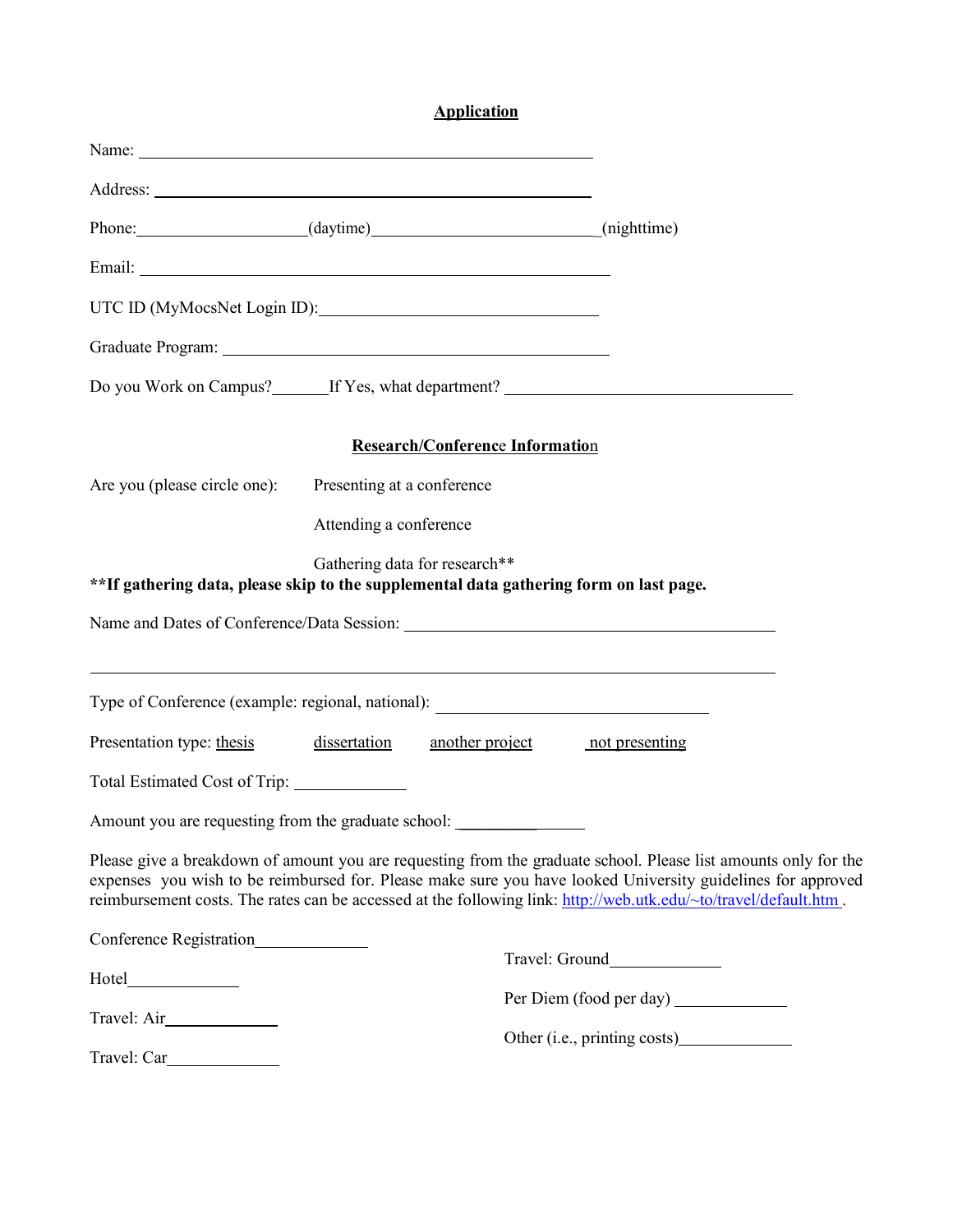Are you receiving any of the following forms of aid (in addition to the funding that the graduate school may award you) for the conference/data session?

1. Scholarship: Yes No

If yes, how much?  $\frac{1}{\sqrt{1-\frac{1}{\sqrt{1-\frac{1}{\sqrt{1-\frac{1}{\sqrt{1-\frac{1}{\sqrt{1-\frac{1}{\sqrt{1-\frac{1}{\sqrt{1-\frac{1}{\sqrt{1-\frac{1}{\sqrt{1-\frac{1}{\sqrt{1-\frac{1}{\sqrt{1-\frac{1}{\sqrt{1-\frac{1}{\sqrt{1-\frac{1}{\sqrt{1-\frac{1}{\sqrt{1-\frac{1}{\sqrt{1-\frac{1}{\sqrt{1-\frac{1}{\sqrt{1-\frac{1}{\sqrt{1-\frac{1}{\sqrt{1-\frac{1}{\sqrt{1-\frac{1}{\sqrt{1-\frac{1}{$ 

From whom:

2. Sponsorship: Yes No

If yes, how much?

From whom:

3. Other UTC Travel Award: Yes No

If yes, how much?

From whom:

4. Other forms of aid: Please describe these forms in detail:

Please tell us why you are attending the conference (professional development, representing your department, participating in a panel discussion, etc.).

Program Director or Department Head Signature:

Date: \_

Student Signature:

Date: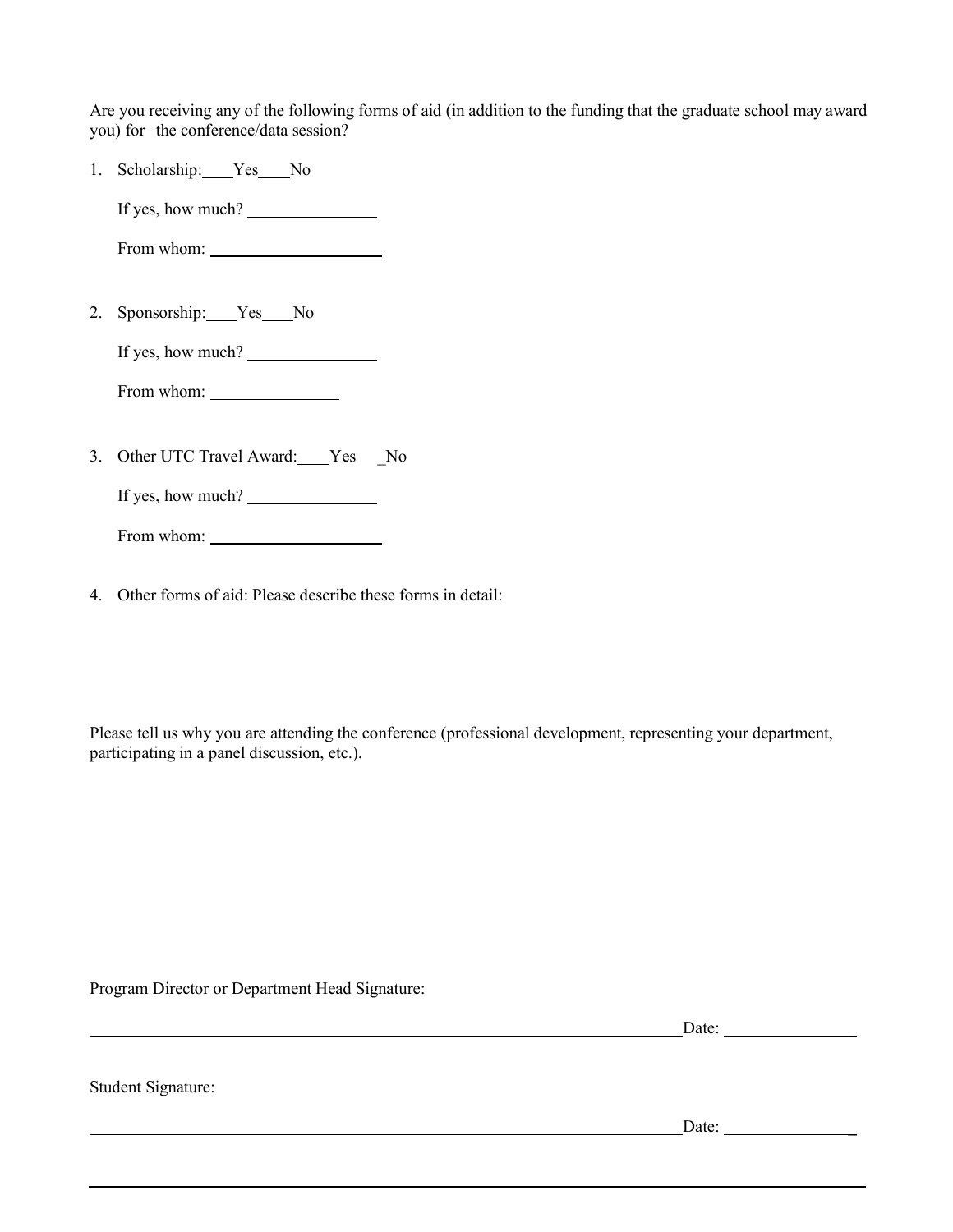# **Application for Data Collection Travel Award**

*Note: If you are using huma*n *subjects*, *pleas*e *includ*e *a cop*y *o*f *your approved IRB application*. *If you hav*e submitted the application, but it has not yet been approved, please include a copy of the application and the date *tha*t *you submitted it*.

| Name: Name:                                                                                                                                                                                                                   |                                                                                                                                                                                                                                                                                                                                         |  |
|-------------------------------------------------------------------------------------------------------------------------------------------------------------------------------------------------------------------------------|-----------------------------------------------------------------------------------------------------------------------------------------------------------------------------------------------------------------------------------------------------------------------------------------------------------------------------------------|--|
|                                                                                                                                                                                                                               |                                                                                                                                                                                                                                                                                                                                         |  |
|                                                                                                                                                                                                                               | Phone : (daytime) (daytime) (mighttime)                                                                                                                                                                                                                                                                                                 |  |
|                                                                                                                                                                                                                               |                                                                                                                                                                                                                                                                                                                                         |  |
| UTC ID (OneNet Login):                                                                                                                                                                                                        |                                                                                                                                                                                                                                                                                                                                         |  |
|                                                                                                                                                                                                                               |                                                                                                                                                                                                                                                                                                                                         |  |
|                                                                                                                                                                                                                               | Do you work on campus? Who is your supervisor?                                                                                                                                                                                                                                                                                          |  |
|                                                                                                                                                                                                                               | <b>Data Collection Information</b>                                                                                                                                                                                                                                                                                                      |  |
| Where will you be gathering data?                                                                                                                                                                                             |                                                                                                                                                                                                                                                                                                                                         |  |
|                                                                                                                                                                                                                               |                                                                                                                                                                                                                                                                                                                                         |  |
| Does this data relate to: thesis dissertation another project                                                                                                                                                                 |                                                                                                                                                                                                                                                                                                                                         |  |
| Total Estimated Cost of Trip: ______________                                                                                                                                                                                  |                                                                                                                                                                                                                                                                                                                                         |  |
| Amount you are requesting from the graduate school: _____                                                                                                                                                                     |                                                                                                                                                                                                                                                                                                                                         |  |
|                                                                                                                                                                                                                               | Please give a breakdown of amount you are requesting from the graduate school. Please list amounts only for the<br>expenses you wish to be reimbursed for. Please make sure you have looked over the University guidelines for<br>approved reimbursement costs. The link for these rates is: http://web.utk.edu/~to/travel/default.htm. |  |
| Conference Registration_______________                                                                                                                                                                                        | Travel: Ground                                                                                                                                                                                                                                                                                                                          |  |
| Hotel and the state of the state of the state of the state of the state of the state of the state of the state of the state of the state of the state of the state of the state of the state of the state of the state of the | Per Diem                                                                                                                                                                                                                                                                                                                                |  |
| Travel: Air                                                                                                                                                                                                                   |                                                                                                                                                                                                                                                                                                                                         |  |
| Travel: Car                                                                                                                                                                                                                   |                                                                                                                                                                                                                                                                                                                                         |  |